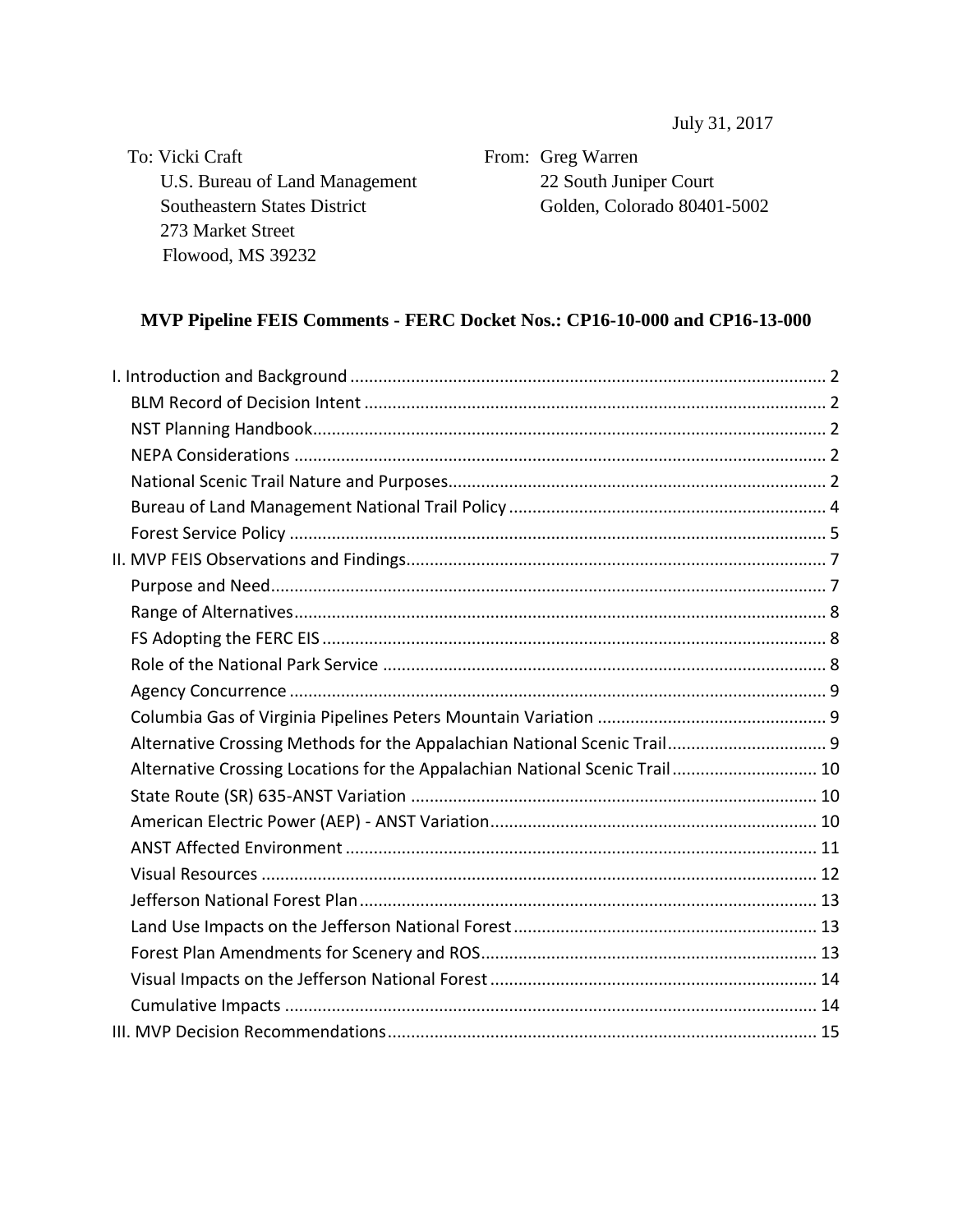The following comments are in regards to the proposed Mountain Valley Project (MVP) impacts on the resources and values of the Jefferson National Forest and the Appalachian National Scenic Trail (ANST).

## **I. Introduction and Background**

<span id="page-1-1"></span><span id="page-1-0"></span>**BLM Record of Decision Intent:** The FEIS states that, "the BLM, COE, and FS may adopt and use the EIS when they consider the issuance of a Right-of-Way Grant to Mountain Valley for the portion of the MVP that would cross federal lands. Further, the FS may use the EIS when it considers amendments to its Land and Resource Management Plan for the Jefferson National Forest to allow the MVP to cross federal lands. The BLM is soliciting comments specific to impacts to COE and FS federal lands for consideration in its Record of Decision. If you wish to submit written comments to the BLM, they must be submitted within thirty (30) calendar days from the date that the EPA publishes the *Notice of Availability of the Environmental Impact Statement for the Proposed Mountain Valley Project and Equitrans Expansion Project* in the Federal Register*…*."

<span id="page-1-2"></span>**NST Planning Handbook**: National Scenic Trail planning considerations are addressed in a planning handbook that I provided to the Forest Service as comments on the MVP DEIS on December 12, 2016 (SOPA project #50038). A copy of the current version of this National Scenic Trail Planning Handbook is available online at:

[http://www.nstrail.org/management/nst\\_planning\\_handbook.pdf](http://www.nstrail.org/management/nst_planning_handbook.pdf).

Key discussions in this planning handbook include: (1) nature and purposes, (2) BLM planning processes, (3) Forest Service planning policies, and (4) NEPA considerations. The following discussions supplement the handbook considerations.

<span id="page-1-3"></span>**NEPA Considerations**: Important NEPA process considerations are described in a CEQ document titled, "Major Cases Interpreting the National Environmental Policy Act." Many of the cases are relevant to the MVP FEIS, including the need to take a hard look at alternatives and to address cumulative impacts.

[https://ceq.doe.gov/docs/laws-regulations/Major\\_NEPA\\_Cases.pdf](https://ceq.doe.gov/docs/laws-regulations/Major_NEPA_Cases.pdf)

<span id="page-1-4"></span>**National Scenic Trail Nature and Purposes:** To understand the impacts of the MVP to the ANST, it is important to understand the *nature and purposes* of this National Scenic Trail (National Trails System Act (NTSA), Section 7(c)).

The National Park Service, the administrating agency for the ANST, provides the following vision: "The Appalachian Trail is a way, continuous from Katahdin in Maine to Springer Mountain in Georgia, for travel on foot through the wild, scenic, wooded, pastoral, and culturally significant landscapes of the Appalachian Mountains. It is a means of sojourning among these lands, such that the visitors may experience them by their own unaided efforts. The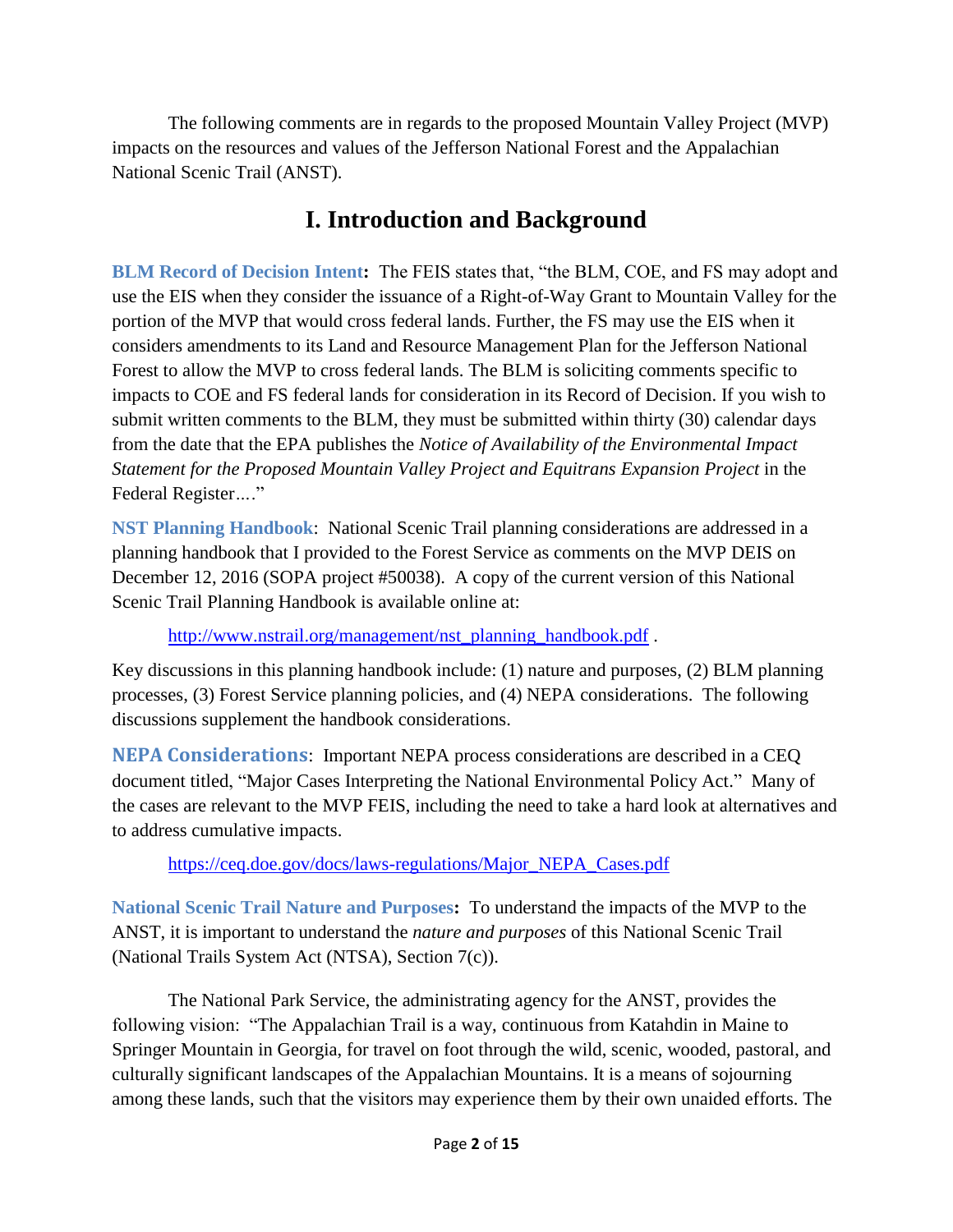Trail is preserved for the conservation, public use, enjoyment, and appreciation of the nationally significant scenic, historic, natural and cultural quality of the areas through which the trail passes. Purposeful in direction and concept, favoring the heights of land, and located for minimum reliance on construction for protecting the resource, the body of the Trail is provided by the lands it traverses, and its soul is the living stewardship of the volunteers and workers of the Appalachian Trail community…"

The following significance statements have been identified by the National Park Service for the ANST, which contribute to defining the nature and purposes of this National Scenic Trail:

- "Traversing 14 states through wildlands and communities, the more than 2,100-mile world-renowned hiking trail and its extensive protected landscape protects the most readily accessible, long-distance footpath in the United States. The Appalachian National Scenic Trail offers healthy outdoor opportunities for self-reliant foot travel through wild, scenic, natural, and culturally and historically significant lands. It provides a range of experiences for people of all ages and abilities to seek enjoyment, inspiration, learning, challenge, adventure, volunteer stewardship, and self-fulfillment, either in solitude or with others...
- The north-south corridor of the Trail, traversing the highest and lowest elevations and myriad microclimates of the ancient Appalachian Mountains, helps protect one of the richest assemblages of temperate zone species in the world and anchors the headwaters of critical watersheds that sustain more than 10% of the population of the United States…
- The Trail offers opportunities to view stunning scenery in proximity to the most populated areas of the United States. Within the boundaries of the protected trail corridor, visitors may see native wildlife and flowers, rustic cultural features, seasonal variations, and dynamic weather patterns in environments such as southern balds, pastoral lands, diverse forests, wetlands, rugged outcrops, and mountainous alpine areas.
- Traversing the height of land, Trail visitors are afforded sweeping views of vast landscapes extending beyond the Trail corridor and are exposed to the splendid range of landforms and history along the Appalachian Mountains. Enjoyment of far-reaching views and deep starry nights are dependent on clean air and clear skies.
- The Trail corridor passes through eight separate ecoregions, linking extensive forest landscapes and an extraordinary variety of aquatic and terrestrial habitats over a distance of more than 2,100 miles. The Trail unifies understanding, management, and protection of representative natural resources at a scale that no other single entity can provide, while offering visitors the chance to see, hear, and feel nature all around them."

An operational nature and purposes vision for the ANST could be described as: "The nature and purposes of the ANST is to provide for high-quality scenic, primitive hiking opportunities and to conserve natural, historic, and cultural resources along the corridor."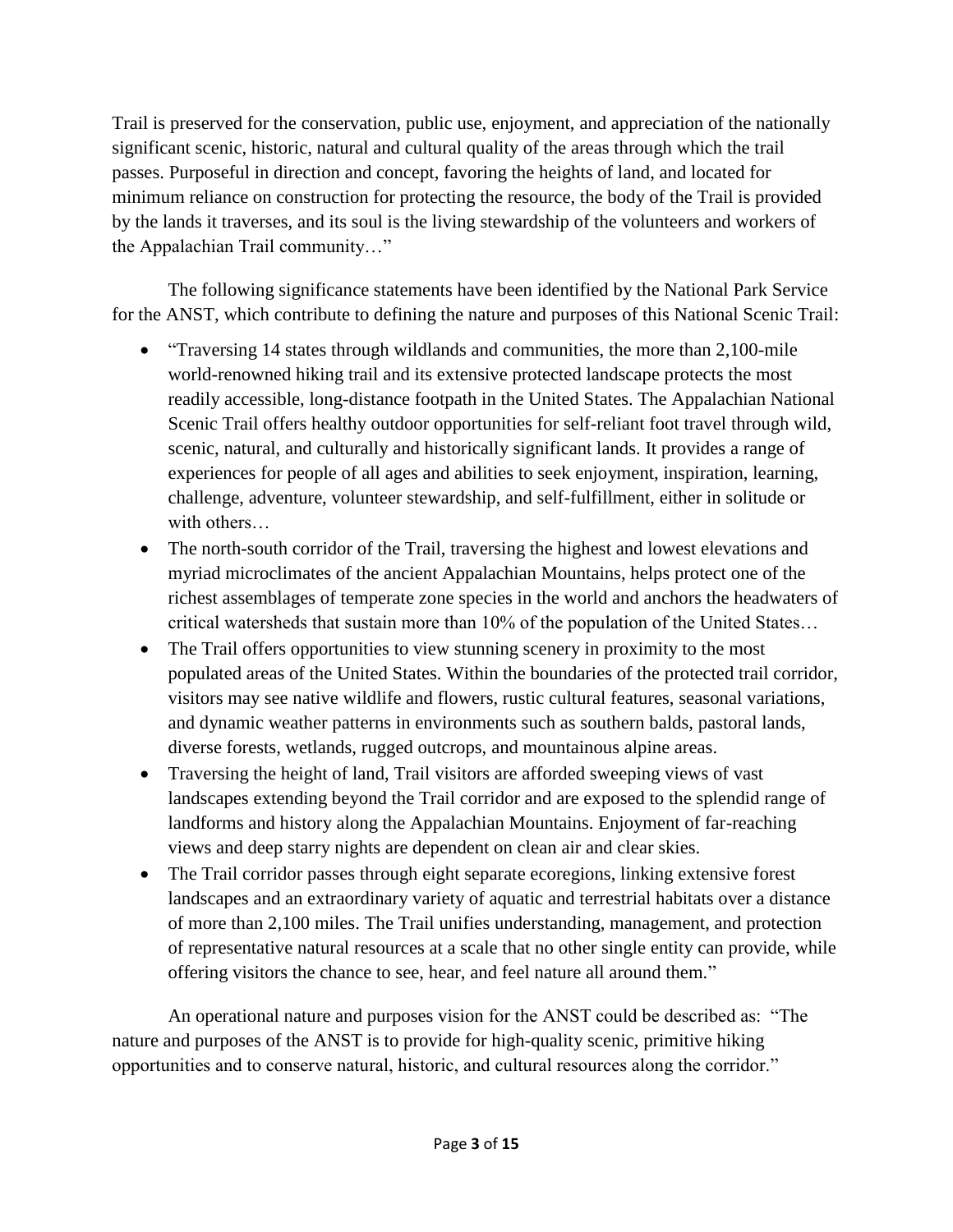<span id="page-3-0"></span>**Bureau of Land Management National Trail Policy**: The Bureau of Land Management has established policy direction in directive MS-6280for National Landscape Conservation Areas, including providing direction for the proper management of National Trails. The following are important definitions from this BLM directive that provide context to the discussions in this submittal:

- National Scenic Trail. A continuous, long-distance trail located on the ground by the land-managing agency along the congressionally designated route, in coordination with the trail administering agency. A National Scenic Trail provides maximum compatible outdoor recreation opportunity and conservation and enjoyment of the nationally significant scenic, historic, natural, and cultural resources, qualities, values, and associated settings and the primary use or uses of the areas through which such trails may pass. National Scenic Trails represent desert, marsh, grassland, mountain, canyon, river, forest, and other areas, as well as landforms that exhibit significant characteristics of the physiographic regions of the Nation. National Scenic Trails include the tread, or the trail path, and the trail setting which is included within the National Trail Management Corridor. National Scenic Trails may contain water sources or structures which are designed to support and provide for the safety of travelers along the trail.
- National Trail Associated Settings. The geographic extent of the resources, qualities, and values or landscape elements within the surrounding environment that influence the trail experience and contribute to resource protection. Settings associated with a National Scenic or Historic Trail include scenic, historic, cultural, recreation, natural (including biological, geological, and scientific), and other landscape elements (see resources, qualities, and values).
- National Trail Management Corridor. Allocation established through the land use planning process, pursuant to Section 202 of Federal Land Policy and Management Act and Section  $7(a)(2)$  of the National Trails System Act ("rights-of-way") for a public land area of sufficient width within which to encompass National Trail resources, qualities, values, and associated settings and the primary use or uses that are present or to be restored.
- National Trail Right(s)-of-Way. Term used in Section  $7(a)(2)$  of the National Trails System Act to describe the corridor selected by the National Trail administering agency in the trailwide Comprehensive Plan and which includes the area of land that is of sufficient width to encompass National Trail resources, qualities, values, and associated settings. The National Trail Right-of-Way, in the context of the National Trails System Act, differs from a Federal Land Policy and Management Act (FLPMA) Title V right-ofway, which is a grant issued pursuant to FLPMA authorities. It becomes a key consideration in establishing the National Trail Management Corridor in a Resource Management Plan.
- Nature and Purposes. The term used to describe the character, characteristics, and congressional intent for a designated National Trail, including the resources, qualities,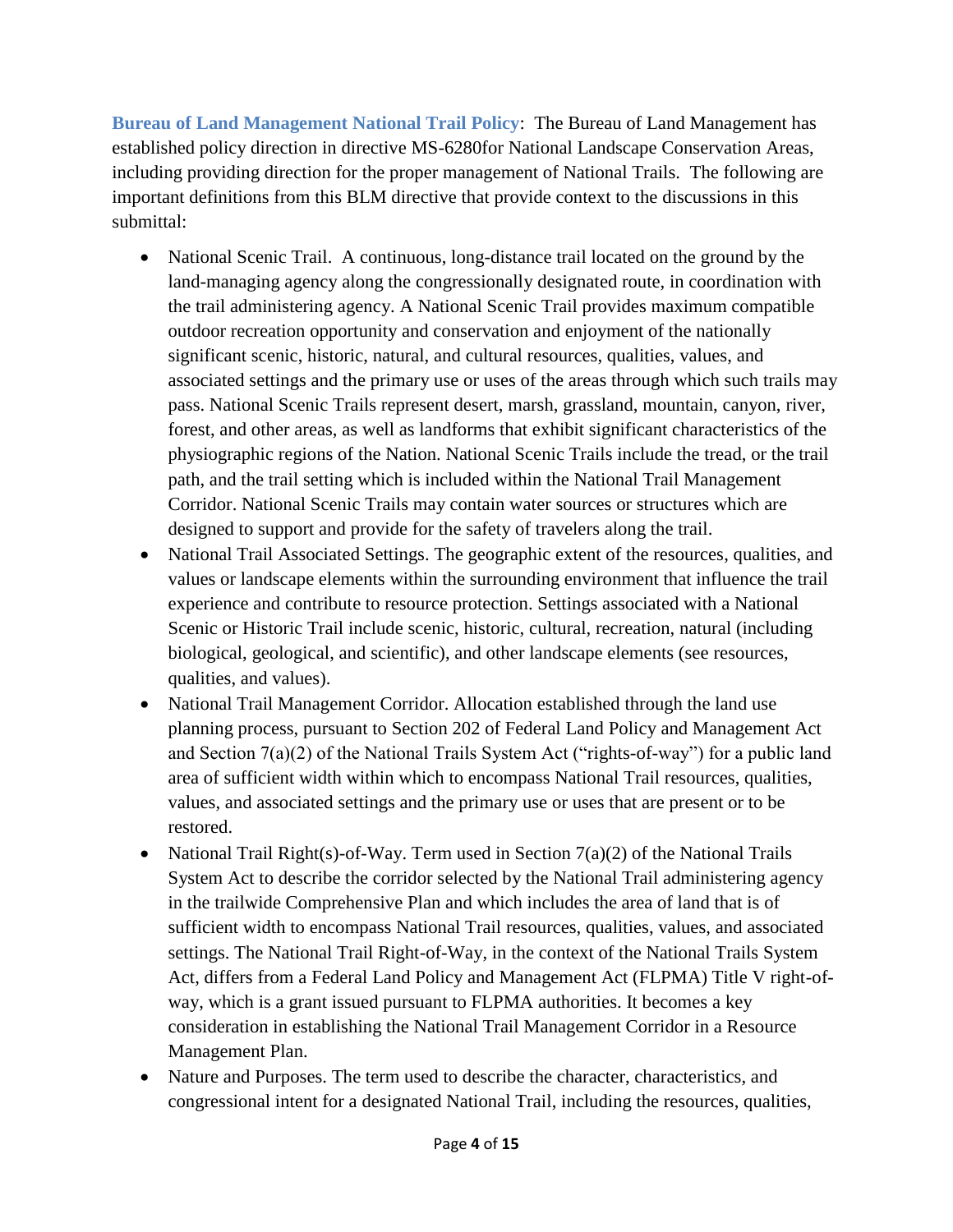values, and associated settings of the areas through which such trails may pass; the primary use or uses of a National Trail; and activities promoting the preservation of, public access to, travel within, and enjoyment and appreciation of National Trails.

- Resources, Qualities, and Values. The significant scenic, historic, cultural, recreation, natural (including biological, geological, and scientific), and other landscape areas through which such trails may pass as identified in the National Trails System Act.
- Substantial Interference. Determination that an activity or use affects (hinders or obstructs) the nature and purposes of a designated National Trail (see nature and purposes).

BLM Policy describes that, "Environmental Consequences of Planning Decisions on Designated National Trails and the Approved Resource Management Plan – For each alternative, the analysis of environmental consequences shall address how the land use planning decisions will achieve: (1) The nature and purposes of the National Trail. (2) National Trail resources, qualities, values, and associated settings. (3) National Trail primary use or uses. (4) The National Trail from the cumulative or trailwide perspective… The Record of Decision that accompanies the approved plan shall describe the planning decisions for the National Trail and the National Trail Management Corridor" (MS-6280 4.3). This direction is specific to a BLM Resource Management Plan; however, the guidance is germane to the BLM MVP rights-of-way permitting decision where BLM and other agencies need to describe how the pipeline decision protects the ANST nature and purposes and does not allow for actions that substantially interfere with ANST values (nature and purposes).

I encourage the BLM to accept the agency's National Trails Directive MS-6280 as relevant policy. As demonstrated in the above definitions, the directive provides direction that will help the BLM determine if National Trail values are protected by the proposed action.

<span id="page-4-0"></span>**Forest Service Policy**: The Forest Service planning directives provide specific National Trail direction in FSH 1909.12:

- FSH 1909.12 Section 14 of the planning handbook describes Designated areas are specific areas or features within the plan area that have been given a permanent designation to maintain its unique special character or purpose.
- FSH 1909.12 Section 23.23a addresses recreation resources. At the forest scale, sustainable recreation is derived through the integrated planning process and emerges as the resultant set of desired recreation opportunity spectrum classes. Each setting provides opportunities to engage in activities (motorized, nonmotorized, developed, or dispersed on land, water, and in the air) that result in different experiences and outcomes… Must include desired conditions for sustainable recreation using mapped desired recreation opportunity spectrum classes. This mapping may be based on management areas, geographic areas, designated areas, independent overlay mapping, or any combination of these approaches. Should include specific standards or guidelines where restrictions are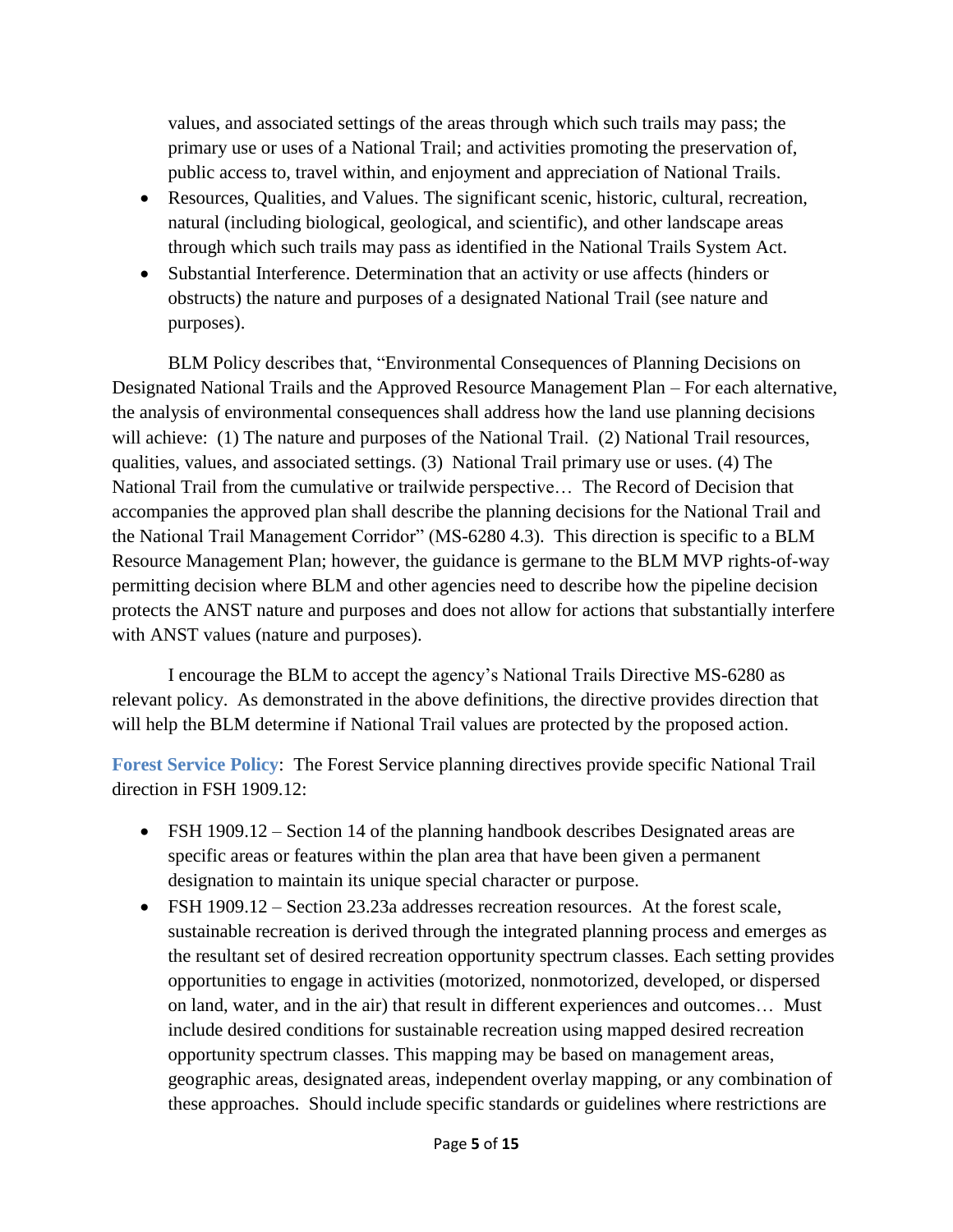needed to ensure the achievement or movement toward the desired recreation opportunity spectrum classes.

- FSH 1909.12 Section 23.23f is concerned with scenery, aesthetic values, viewsheds and geologic features. (The framework for scenery management is described in Landscape Aesthetics – A Handbook for Scenery Management. Viewsheds are specific elements to be considered because they describe areas seen from certain view locations such as trails (and, implicitly, from national scenic trails).The plan should contain standards or guidelines as needed to avoid or mitigate undesirable effects incompatible with desired scenery conditions. …
- FSH 1909.12 24.43 National Scenic and Historic Trails
	- 1. "When developing plan components for national scenic and historic trails:

a. The Interdisciplinary Team should review the assessment for relevant information about existing national scenic and historic trails in the plan area, including established rights-of-way pursuant to 16 U.S.C 1246(a)(2) and direction contained in comprehensive plans (CPs) pursuant to 16 U.S.C. 1244(e) or 1244(f)…

b. The Interdisciplinary Team shall identify Congressionally designated national scenic and historic trails and plan components must provide for the management of rights-of-ways (16 U.S.C 1246(a)(2)) consistent with applicable laws, regulations, and Executive Orders…

c. The Interdisciplinary Team shall use the national scenic and historic trails rightsof-way maps required by 16 U.S.C.  $1246(a)(2)$  to map the location of the trails...

e. Plan components must be compatible with the objectives and practices identified in the comprehensive plan for the management of the national scenic and historic trail. The objectives and practices include the identification of resources to be preserved and the trail's carrying capacity.

f. The Responsible Official shall include plan components that provide for the nature and purposes of national scenic and historic trails in the plan area. In doing so, the Responsible Official should take into consideration other aspects of the plan related to the trail such as access, cultural and historic resources, recreational settings, scenic character, and valid existing rights.

2. The plan must include plan components including standards or guidelines for a designated area as described in section 24.2 of this Handbook. To meet this requirement the plan:

a. Should include desired conditions that describe the national scenic and historic trail and the recreational, scenic, historic, and other resource values for which the trail was designated.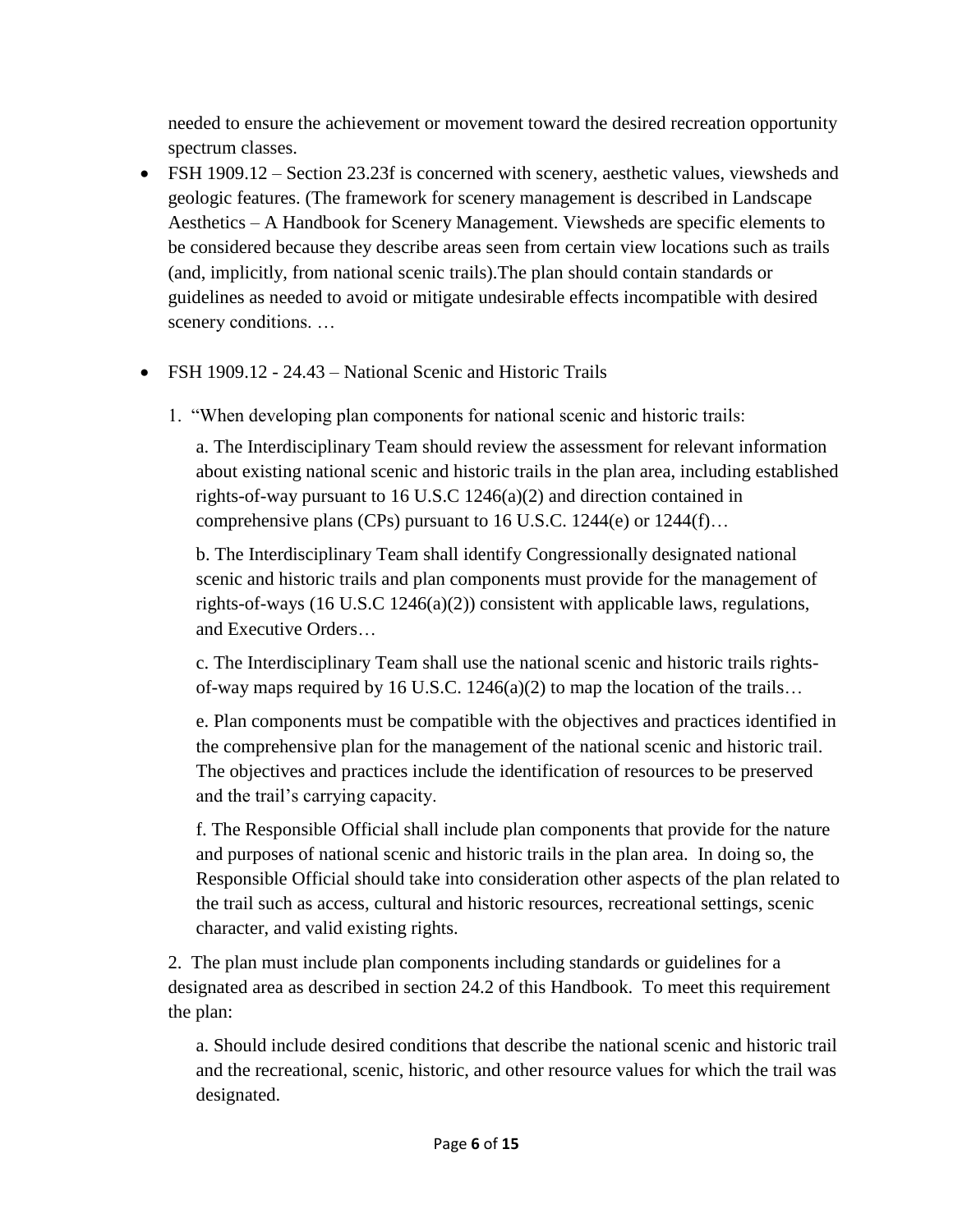b. May include objectives for national scenic and historic trails where existing conditions (settings, opportunities, scenic character, cultural and other resources values) are different from desired conditions. These objectives can identify intended activities to improve national scenic and historic trail conditions, mitigate or enhance associated resource values, create or improve connections with communities and visitors, or other desired and measureable outcomes that will improve the national scenic and historic trail experience.

c. May include standards or guidelines to place limits or conditions on projects or activities to protect the trail and associated resource values.

d. May include suitability plan components to limit or prevent incompatible uses and activities….

## **II. MVP FEIS Observations and Findings**

<span id="page-6-0"></span>The following are select observations, findings, and recommendations that are specific to the Jefferson National Forest and the Appalachian National Scenic Trail.

| Comment Title           | Chapter     | <b>Section Reference</b> |
|-------------------------|-------------|--------------------------|
|                         | Reference   |                          |
| <b>Purpose and Need</b> | 1.2 and 1.3 | Pages 1-8 through $1-11$ |

<span id="page-6-1"></span>The FEIS preamble states that, "the FS may use the EIS when it considers amendments to its Land and Resource Management Plan for the Jefferson National Forest to allow the MVP to cross federal lands."

The MVP EIS purpose and need description may meet programmatic requirements of 40 CFR 1502.13 for the proposed MVP actions on non-Federal lands, but does not support the purpose and need to amend the Jefferson National Forest Plan. The purpose and scope of the MVP EIS further addresses the purposes of preparing the EIS, but fails to address the requirements of providing for integrated resource management on National Forest System lands. Again, the purpose and need does not support the need to address the project in terms of providing for multiple use and designated areas on the Jefferson National Forest.

The Forest Service or FERC should prepare a site-specific Supplemental DEIS to address the MVP proposed action and alternatives in the context of providing for an integrated Forest Plan with a purpose and need description that includes, in part, the following elements:

- Assures the production and protection of high quality water for National Forest resources and downstream water users;
- Maintains or restores long-term ecosystem health and integrity;
- Contributes to the economic and social needs of people, cultures and communities;
- Meets the objectives and requirements of federal laws, regulations, and policies including the National Trails System Act.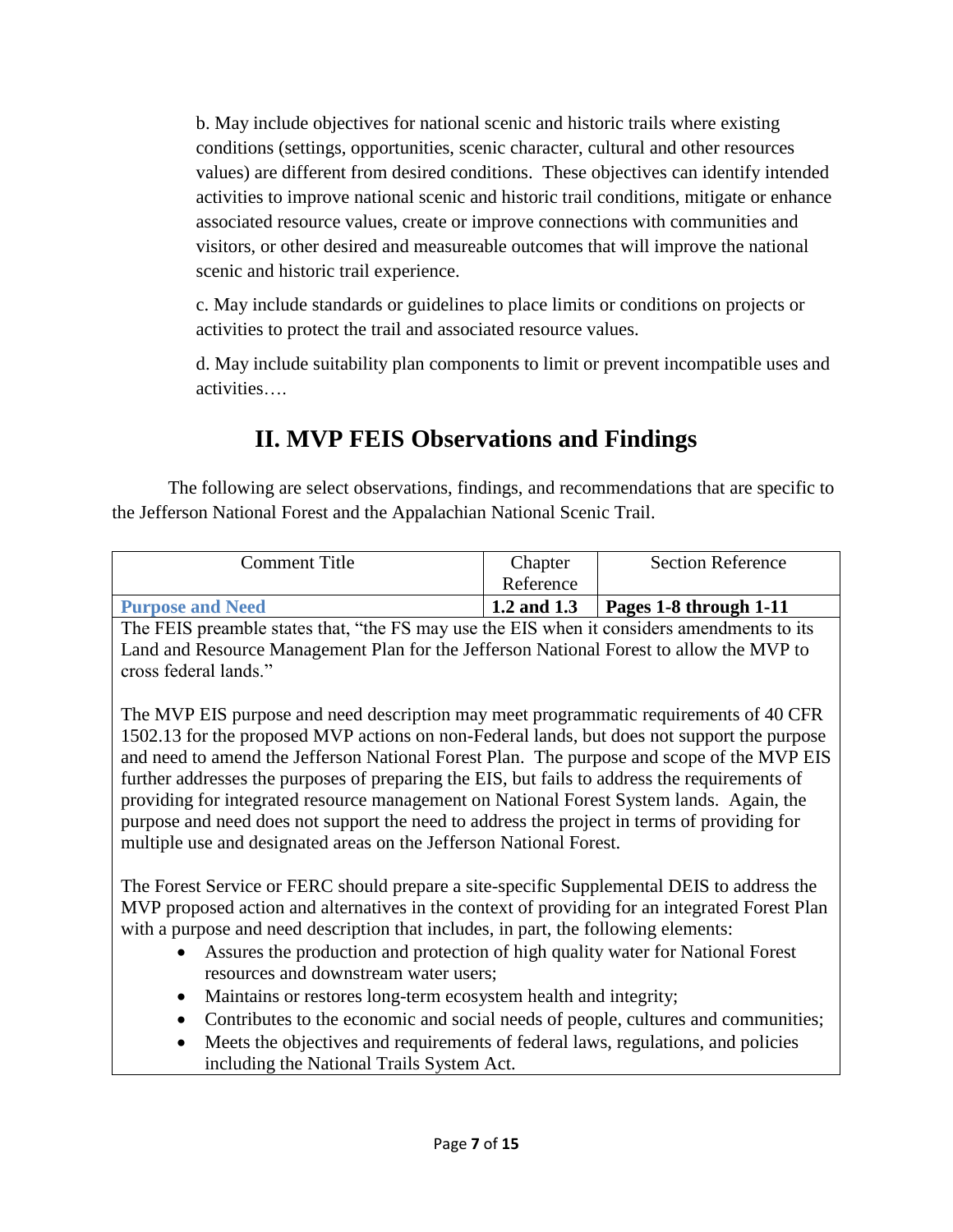<span id="page-7-2"></span><span id="page-7-1"></span><span id="page-7-0"></span>

| <b>Range of Alternatives</b>                                                                     | 1.3.2.1 | Page 1-14              |
|--------------------------------------------------------------------------------------------------|---------|------------------------|
| The FEIS describes, "The MVP pipeline route would cross about 3.5 miles of the Jefferson         |         |                        |
| National Forest in Monroe County, West Virginia and Giles and Montgomery Counties,               |         |                        |
| Virginia."                                                                                       |         |                        |
|                                                                                                  |         |                        |
| To be consistent with NEPA requirements, the discussion should give equal treatment to all       |         |                        |
| reasonable alternatives. Rigorously explore and objectively evaluate all reasonable              |         |                        |
| alternatives.                                                                                    |         |                        |
| <b>FS Adopting the FERC EIS</b>                                                                  | 1.3.2.1 | Page 1-15              |
| The FEIS states, "The FS intends to adopt this EIS in its assessment of potential amendments     |         |                        |
| to its LRMP that would then make the MVP pipeline a conforming use of the Jefferson              |         |                        |
| National Forest LRMP (additional detail is in section 4.8 of this EIS). The FS would issue its   |         |                        |
| own ROD for these amendments to its LRMP using the analysis from this EIS.                       |         |                        |
| This would be a separate action from the issuance of the ROD for the Right-of-Way Grant          |         |                        |
| issued by the BLM for crossing the Jefferson National Forest. The LRMP amendments                |         |                        |
| proposed are in accordance to 36 CFR 219 (2012 version) regulations."                            |         |                        |
|                                                                                                  |         |                        |
| The FERC FEIS is programmatic in nature and fails to address the planning and analysis           |         |                        |
| requirements of the National Forest Management Act as implemented through direction in           |         |                        |
| FSH 1909.12 24.43 and the comprehensive planning requirements of the National Trails             |         |                        |
| System Act (Section 5(e) and 7(c)).                                                              |         |                        |
| <b>Role of the National Park Service</b>                                                         | 1.3.2.1 | Page 1-15 through 1-16 |
| The FEIS states, "This federal law designates the entire 2,190-mile ANST as a National Scenic    |         |                        |
| Trail; designates the National Park Service (NPS) as the lead federal agency for the             |         |                        |
| administration of the entire ANST; recognizes the rights of the other federal and state public   |         |                        |
| land managers whose lands are crossed by the ANST; and requires the consistent cooperative       |         |                        |
| management of the unique ANST resource by the NPS; working formally with the non-profit          |         |                        |
| Appalachian Trail Conservancy (ATC), with ATC affiliated local clubs, and with all the public    |         |                        |
| land managing agencies that the ANST traverses – notably and specifically, the FS."              |         |                        |
|                                                                                                  |         |                        |
| The description is incomplete. To clarify roles and responsibilities the description should have |         |                        |
| noted the following:                                                                             |         |                        |
| NTSA, Section 5 assigns the administrative responsibility of the ANST to the                     |         |                        |
| Department of Interior as further delegated to the NPS.                                          |         |                        |
| NTSA, Section 5(f) requires the development of a comprehensive plan by the                       |         |                        |
| responsible Secretary [Interior] in consultation with affected agencies. Comprehensive           |         |                        |
| planning, selecting the rights-of-way, and defining the nature and purposes is critical to       |         |                        |
| establishing and protecting a National Scenic Trail.                                             |         |                        |
| NTSA, Section 7(a) describes that the National Trail administrating agency [Interior]            |         |                        |
| may transfer NTSA responsibilities to another agency by agreement. The Department                |         |                        |
| of Interior is responsible for selecting the rights-of-way. The NPS selected the rights-         |         |                        |
| of-way on October 9, 1971. The official ANST travel path is located within this rights-          |         |                        |
| of-way where the MVP is proposed to cross.                                                       |         |                        |
| NTSA, Section 7(c) describes that, "other uses along the trail, which will not                   |         |                        |

substantially interfere with the nature and purposes of the trail, may be permitted by the Secretary charged with the administration of the trail." The plain language of the Act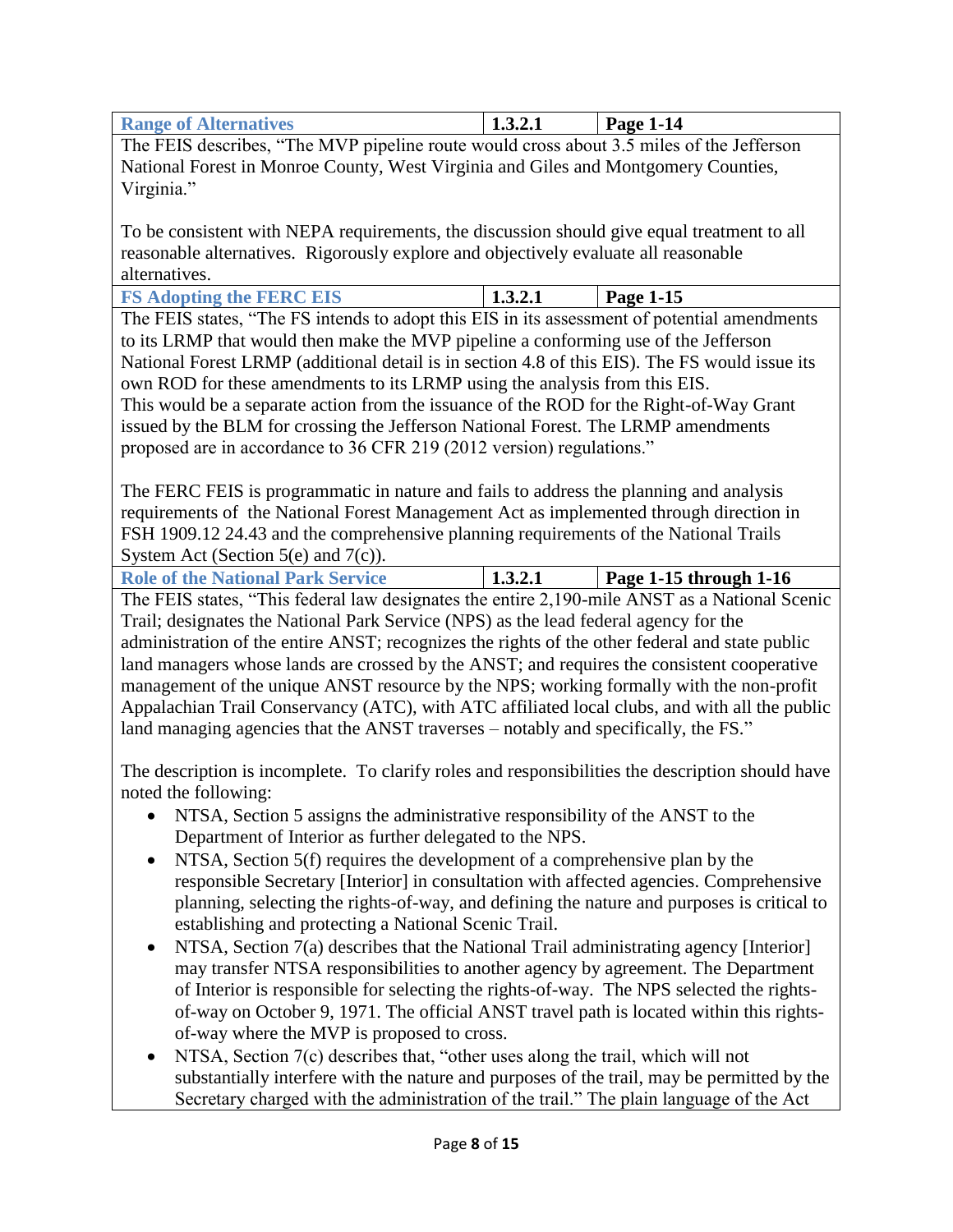indicates that the NPS, as delegated from the Secretary of Interior, may allow [permit] the MVP to be constructed and maintained if the development does not substantially interfere with the nature and purposes of the ANST. The primary analysis area should include lands within the selected rights-of-way.

The NPS has a degree of authority within the entire AT rights-of-way due to the NPS responsibility to select the rights-of-way and address comprehensive planning for the ANST. The Jefferson NF lands within the rights-of-way has an overlay of management regimes: (1) the NPS has certain responsibilities associated with the NTSA and (2) the FS has responsibilities to implement the NFMA, while being constrained by other laws including the NTSA. The NPS does not have authority or jurisdiction to issue a pipeline permit, but the agency does have the responsibility to determine if the project would substantial interfere with the ANST nature and purposes.

<span id="page-8-0"></span>

| <b>Agency Concurrence</b><br>$\pm 2.6$ | 1.J.Z.J | $1-20$<br>Page<br>. . |
|----------------------------------------|---------|-----------------------|
| .<br>___                               |         |                       |

The FEIS states, "The BLM will consider whether to issue a Right-of-Way Grant that provides terms and conditions for construction and operation of the MVP on federal lands in accordance with 43 CFR 2880 and relevant BLM manual and handbook direction. For example, the BLM would seek to ensure that any grant protects the natural resources associated with federal lands and adjacent lands and prevents unnecessary or undue degradation to public lands. In making a decision whether to issue a Right-of-way Grant for the MVP, the BLM would consider several factors including this EIS, conformance with the FS LRMP, and impacts on resources and programs. Following adoption of this EIS and receipt of concurrence from the FS and COE, the BLM would issue a ROD that documents the decision whether to grant, grant with conditions, or deny the Temporary Use Permit and the Right-of-Way Grant to Mountain Valley."

To be in compliance with NTSA, Section 7(c), the National Park Service must concur with the proposed action.

<span id="page-8-1"></span>

| <b>Columbia Gas of Virginia Pipelines Peters</b> | 3.5.1.5 | Page $3-51$ |
|--------------------------------------------------|---------|-------------|
| <b>Mountain Variation</b>                        |         |             |

The FEIS states, "The proposed route would cross more FS-designated inventoried roadless and semi-primitive areas, and affect more acres of interior forest than the alternative. [For] these reasons, we conclude that the CGV Peters Mountain Variation alternative does not offer a significant environmental advantage when compared to the corresponding proposed route."

The effects determination is based on programmatic evaluations. The roadless and semiprimitive areas criteria screens are valid. However, missing are criteria to address (1) visual quality from important observation points and travelways and (2) potential effects on the nature and purposes of the ANST.

<span id="page-8-2"></span>

| <b>Alternative Crossing Methods for the</b> | 3.5.1.6 | Page $3-51$ |
|---------------------------------------------|---------|-------------|
| <b>Appalachian National Scenic Trail</b>    |         |             |
|                                             |         |             |

The assessment only dealt with the MVP preferred alternative without equal treatment of other alternatives and route variations. This limited assessment approach is inconsistent with NEPA requirements.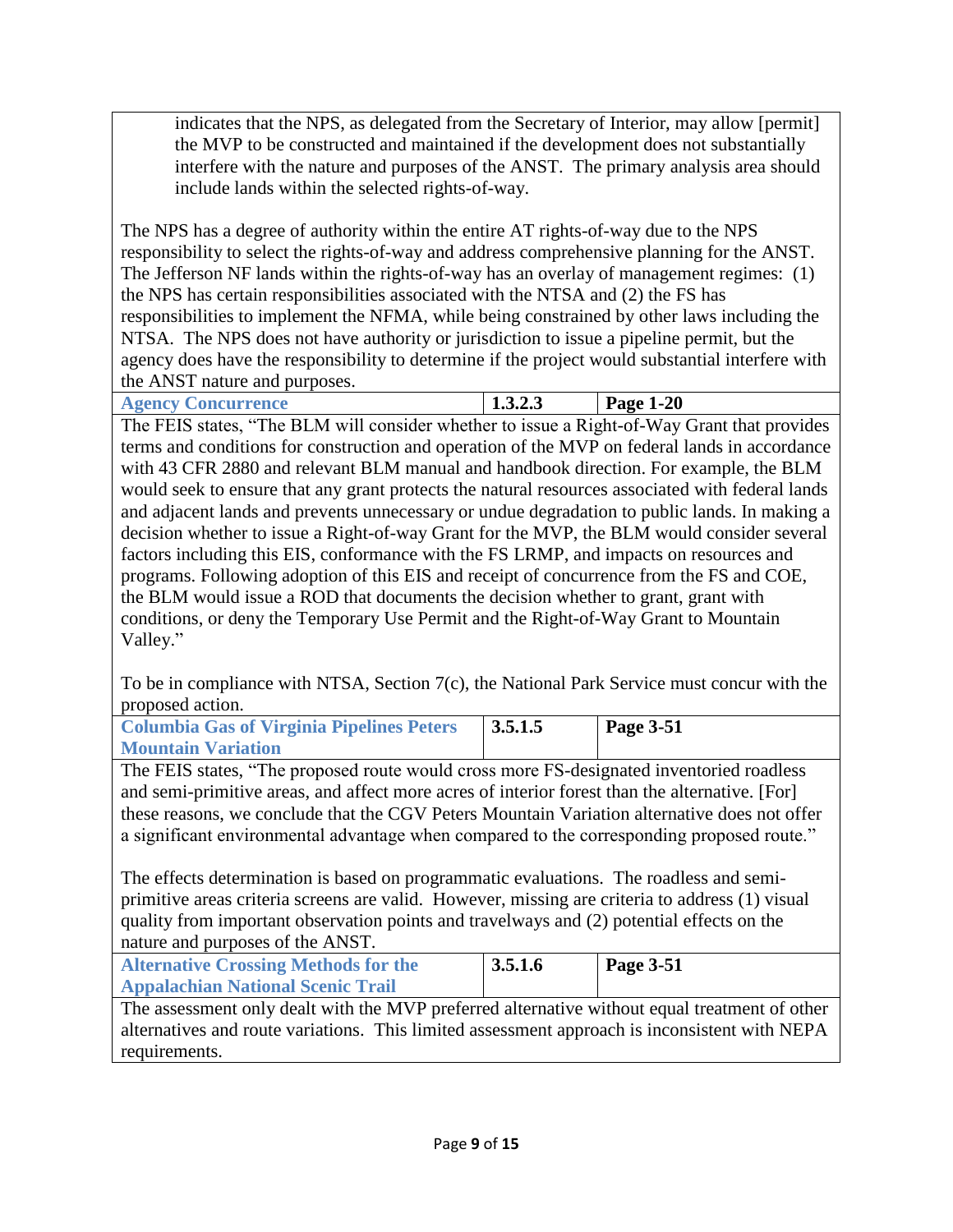<span id="page-9-0"></span>

| <b>Alternative Crossing Locations for the</b> | 3.5.1.6 | Page $3-52$ |
|-----------------------------------------------|---------|-------------|
| <b>Appalachian National Scenic Trail</b>      |         |             |

The FEIS states, "The MVP pipeline would cross the ANST at the crest of Peters Mountain at an area that is predominantly forested. Mountain Valley intends to cross under the ANST using a 600-foot-long horizontal bore. This would allow for a 300-foot-wide forested buffer on each side of the trail. The bore pits would be moved downslope from the trail (a vertical drop of 70 to 90 feet on each side). This buffer of undisturbed forest on either side of the trail would prevent direct impacts on the surface of the trail itself and would substantially reduce visual impacts on users of the ANST. This construction technique would result in noise that may be audible to hikers but these impacts would vary based on the presence of hikers at the time of construction. The crossing and potential visual impacts on the ANST are discussed in more detail in section 4.8."

The assessment is limited to the ANST tread or path and fails to assess the impacts to the National Trail corridor. The proposal does not address important resources, values, and qualities, including the degradation of the Forest Plan established Semi-Primitive setting of the ANST Management Area. The MVP proposal if implemented would result in a substantial interference to the nature and purposes of ANST.

<span id="page-9-1"></span>**State Route (SR) 635-ANST Variation 3.5.1.6 Page 3-52**

The FEIS states, "The variation would also collocate the ANST crossing with an existing corridor." Could the MVP route have minor adjustments to decrease effects on the ANST resources, values, and qualities?

The Forest Service or FERC should take a hard look at this alternative in a Supplemental DEIS to address site-specific issues with amending the Forest Plan.

<span id="page-9-2"></span>

| <b>American Electric Power (AEP) - ANST</b> | 3.5.1.6 | Page 3-55 |
|---------------------------------------------|---------|-----------|
| <b>Variation</b>                            |         |           |

The FEIS states, "The AEP-ANST Variation offers a crossing of the ANST collocated with an existing utility right-of-way, and overall the variation would be collocated with an existing corridor for 1.8 miles. The AEP-ANST Variation would affect less FS-designated roadless areas and semi-primitive areas, 2 less residences, 65 acres less of interior forest, and about 0.5 mile less of karst terrain. However, the proposed route would be 3.2 miles shorter than the corresponding segment of the proposed route, disturbing about 49 less acres during construction, would cross 1 less mile of the Jefferson National Forest, cross 10 less parcels, 0.7-mile less forest, 16 less perennial waterbodies, and less shallow bedrock, side slopes, and less areas with landslide potential. For these reasons, we conclude that the AEP-ANST Variation alternative does not offer a significant environmental advantage when compared to the corresponding proposed route."

The summary effects statement fails to mention that this route **may not** substantial interfere with the nature and purposes of the ANST. If true, this route would have a significant environmental advantage over the proposed route.

The Forest Service should take a "hard look" at this alternative in a Supplemental DEIS that addresses site-specific issues with amending the Forest Plan.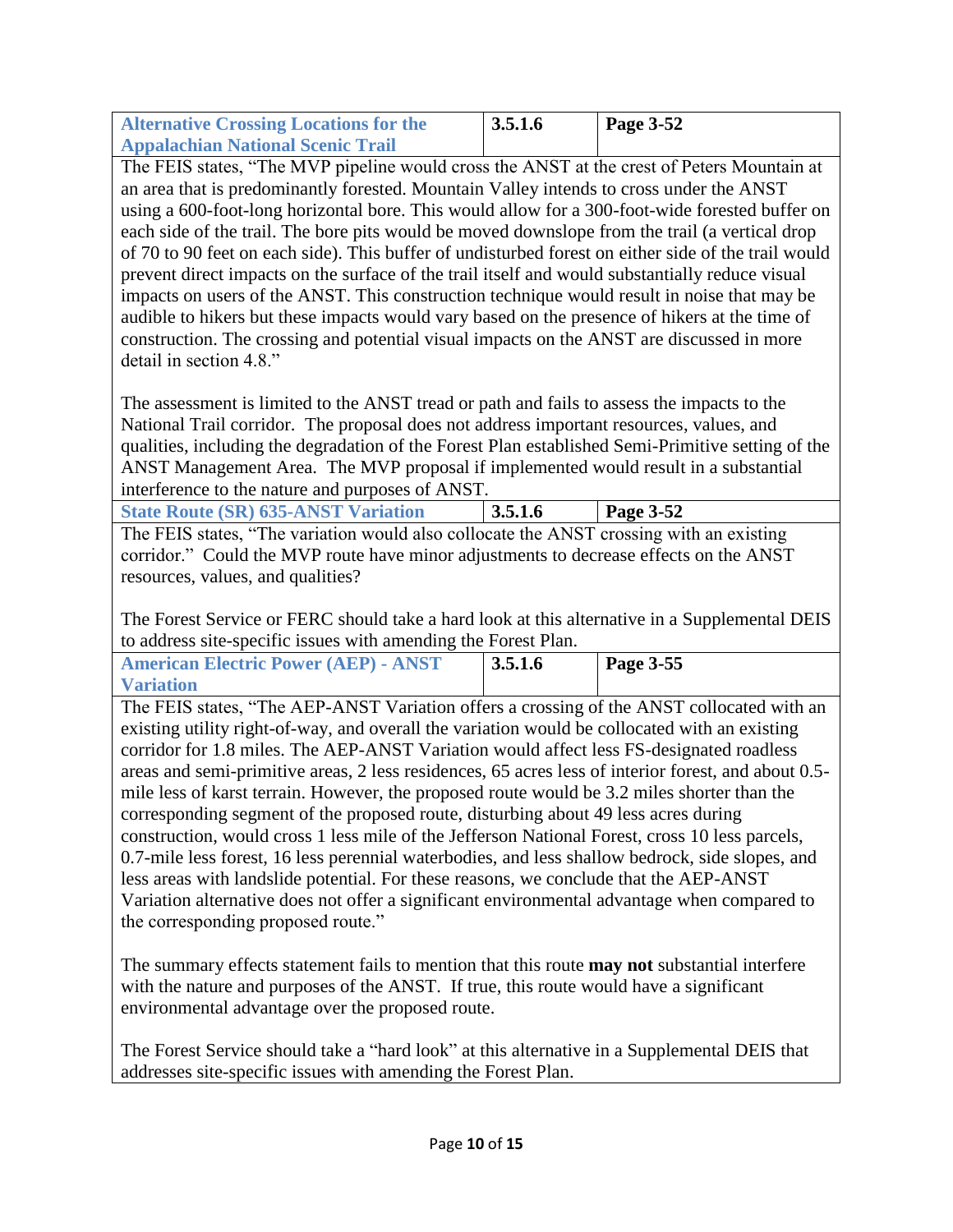<span id="page-10-0"></span>

| <b>ANST Affected Environment</b> | 4.8.1.6 | <b>Page 4-278</b> |
|----------------------------------|---------|-------------------|

The FEIS states, "More than 325 miles of the ANST is located within the GWJeff in central and southwest Virginia. The GWJeff manages the ANST, both the footpath itself and the adjacent lands mapped as the foreground visual area using the Scenery Management System, to protect the ANST experience; to preserve and strengthen the role of volunteers and volunteer organizations; to provide opportunities for high quality recreational experiences; and to provide for the conservation and enjoyment of the nationally significant scenic, historic, natural, and cultural qualities of the land through which the ANST passes."

The existing Forest Plan direction that emphasizes managing primarily the footpath and the foreground visual area is inadequate to protect the ANST resources, qualities, values, and associated settings. This is especially true if vegetation screening is used by itself to provide for the perception of naturalness along the travel path.

Vegetative screening is inappropriate for many areas of potential significant visual impact given that the USFS actively manages these as scenic open areas: "Management activities needed to preserve or create vistas and desirable open areas are a high priority." Forest Plan standards describe, "Maintain open areas, old field habitats, and vistas that enhance the scenic qualities of the Appalachian Trail" and "Restore, enhance, or mimic historic fire regimes."

Recreation Opportunity Spectrum: A SPNM ROS Class – "Natural setting may have subtle modifications that would be noticed but not draw the attention of an observer wandering through the area." The Forest Plan established a Semi-Primitive Non-Motorized desired condition for the Appalachian National Scenic Trail Management Area: "Management of the Appalachian Trail setting will either be consistent with or complement the semi-primitive nonmotorized Recreation Opportunity Spectrum class." MVP pipeline impacts are inconsistent with this established SPNM ROS direction.

In landscapes where vegetation health issues exist, it may be best to assume that vegetation is ephemeral and may disappear due to factors such as insects, disease and fire. In those areas visual analysis should not consider current vegetation in establishing distance zones or the trail corridor. Another consideration is that the, "middleground is usually the predominant distance zone at which national forest landscapes are seen, except for regions of flat lands or tall, dense vegetation. At this distance, people can distinguish individual tree-forms, large boulders, flower fields, small openings in the forest, and small rock outcrops. Tree-forms typically stand out vividly in silhouetted situations. Form, texture, and color remain dominant, and pattern is important. Texture is often made up of repetitive tree-forms. In steeper topography, a middleground landscape perspective is similar to an aerial one. Because the viewer is able to see human activities from this perspective in context with the overall landscape, a middleground landscape having steep topography is often the most critical of all distance zones for scenery management" (Landscape Aesthetics Handbook, page 4-12).

The above considerations would dictate that a viewshed analyze (and disclosures) utilize the existing Bare Earth Viewshed simulations and not rely on vegetation screening to assess and disclose the potential effects of the MVP on the ANST corridor. The proposed Forest Plan amendment to exempt the MVP pipeline from existing ANST standards would result in a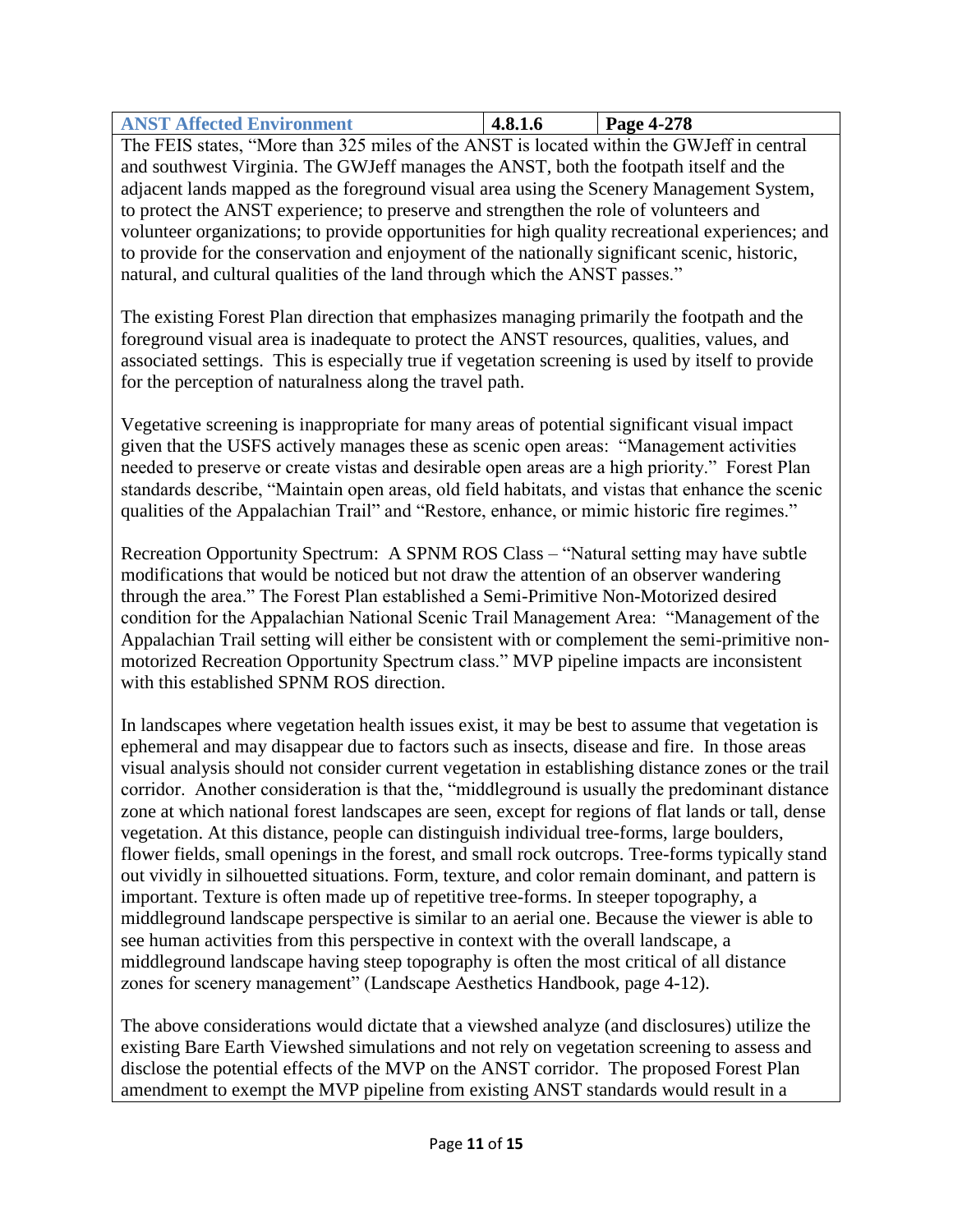substantial interference to the nature and purposes of this National Scenic Trail. An ANST Forest Plan amendment is needed to establish plan components that protect the nature and purposes of the ANST (FSH 1909.12 24.43).

<span id="page-11-0"></span>**Visual Resources 4.8.1.10 4-295** The FEIS states, "Changes in the scenery of the National Forest can have significant impacts when viewed from travelways (roads, trails, rivers, [and] railroads), observation points, residential areas, and population centers. The FS developed the Scenery Management System (SMS) for inventorying and classifying scenery, and establishing standards called Scenery Integrity Objectives (SIO). The Jefferson National Forest LRMP (Forest Plan) includes SIO that vary by management prescription (Rx) and by the inventoried Scenic Classes within those Rx areas. Meeting SIO is stated in terms of the degree to which the existing landscape character and scenic integrity remain intact, or the degree to which the proposed management activity is expected to create visible deviations in the landscape character… To achieve the High SIO, landscapes exist where the valued landscape character appears intact, natural and unaltered even though disturbances may be present. These deviations remain unnoticed to the casual observer because they have been designed to repeat attributes of form, line, color, texture, pattern, and scale found in the valued scenery."

The definition presented is different than that found in the Landscape Aesthetics Handbook (AG Handbook Number 701). The Scenery Management System describes that, "HIGH scenic integrity refers to landscapes where the valued landscape character "appears" intact. Deviations may be present but must repeat the form, line, color, texture, and pattern common to the landscape character so completely and at such scale that they are not evident." For clarity and appropriate disclosure, the FEIS should have used Scenery Management System definitions for describing effects on National Forest System lands. The Scenery Manage System Handbook further describes the following:

- "Leaf-on" and "leaf-off conditions in deciduous forests will modify landscape visibility. Likewise, persistent summer fog in some coastal locations will decrease landscape visibility. As a general rule, determine landscape visibility for the most sensitive situation. (Page 4-5)
- Vegetative screening, being dynamic, is important for short-term, detailed planning. Normally, vegetative screening is inappropriate to consider in long-term, broad-scale planning, such as forest planning. (Page 4-5)
- Use topographic screen to map seen areas for long-term, broad-scale planning, such as forest planning. (Page 4-10)
- Use both topographic and vegetative screening for project planning. Use the most sensitive situation for the landscape visibility inventory, for example, any "leaf-off condition, clear air period, or season of high color contrast. (Page 4-10)
- Selection of a desired landscape character for an alternative must take into consideration ecosystem dynamics and trends. Due to the wide variety of ecosystems and possible alternative themes, there are many possibilities for changing landscape character. These possibilities should be directed towards a more complete, attractive, and sustainable expression of landscape character. (Page 5-5)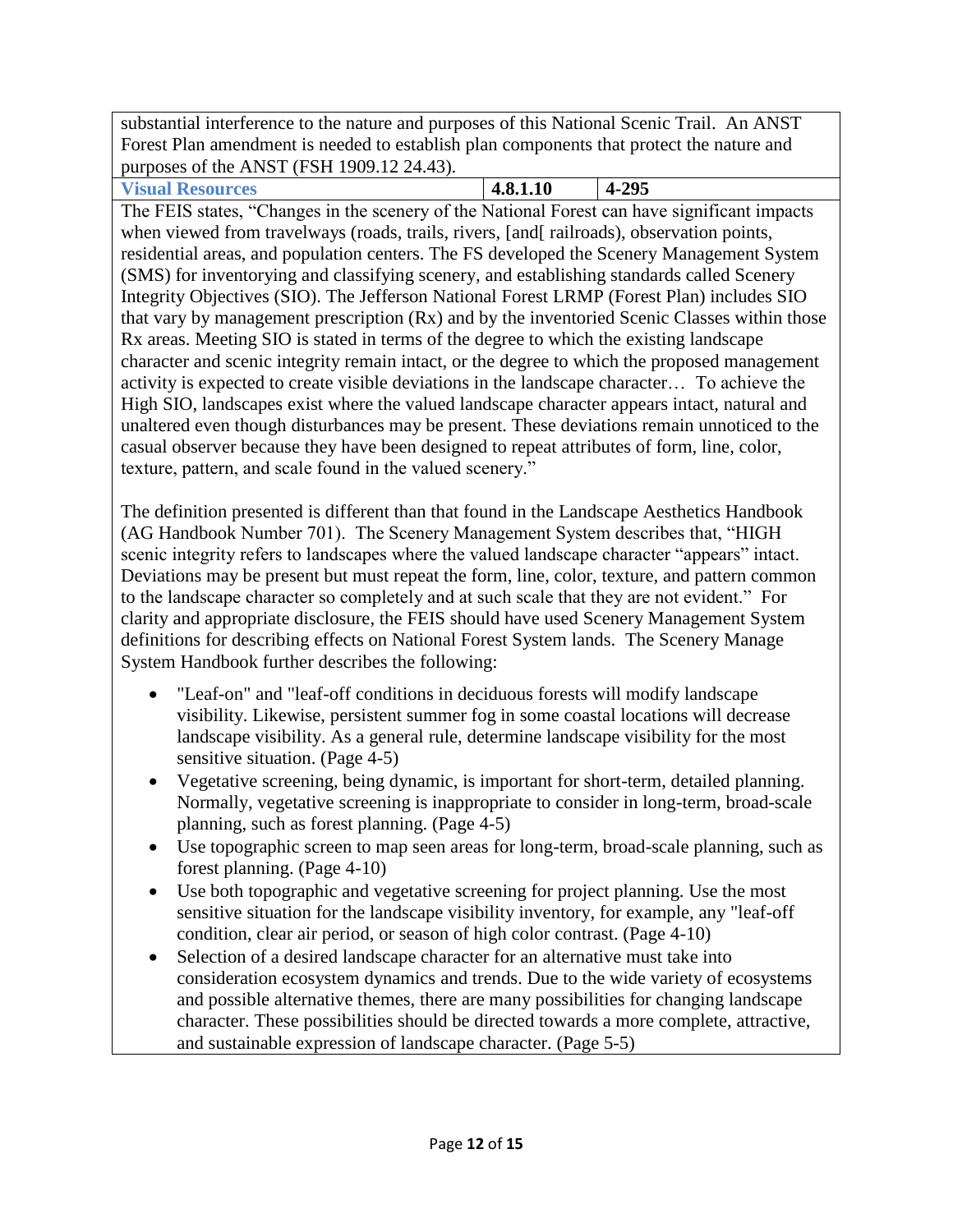<span id="page-12-0"></span>

| <b>Jefferson National Forest Plan</b>                                                  | 4.8.1.11 | <b>Page 4-300</b> |
|----------------------------------------------------------------------------------------|----------|-------------------|
| The FEIS states "Ry 4A-Annalachian National Scenic Trail Corridor lands are managed to |          |                   |

The FEIS states, "Rx 4A-Appalachian National Scenic Trail Corridor lands are managed to protect the experience of users of the ANST and includes the footpath of the trail and the foreground area (up to 0.5 mile) visible from the trail in all directions. Roads, utility transmission corridors, communication facilities, or signs of mineral development activity exist or may be seen within the Rx area, although the goal is to avoid these types of facilities and land uses to the greatest extent possible and blend facilities which cannot be avoided into the landscape so that they remain visually subordinate. Activities within Rx 4A should be consistent with the semi-primitive non-motorized Recreation Opportunity Spectrum class."

The desired future condition for this Management Area is to provide for a semi-primitive nonmotorized ROS setting. The Jefferson National Forest Desired Future Condition lacks conforming plan components to address remoteness and evidence of developments. The existing direction may contribute to providing for the desired future condition, "Standard 4A-028: Locate new public utilities and rights-of-way in areas of this management prescription area where major impacts already exist. Limit linear utilities and rights-of-way to a single crossing of the prescription area, per project" (Jefferson NF LRMP, p. 3-23). However, the latter part of this standard could lead to a substantial interference of the nature and purposes of the ANST. To be consistent with NFMA planning regulations and policy, this standard must be maintained and additional plan components be adopted through a Forest Plan amendment that provides for the nature and purposes of the ANST.

<span id="page-12-1"></span>**Land Use Impacts on the Jefferson National 4.8.2.6 4-326 Forest**

The FEIS states, "The Forest Plan amendment proposed by the FS is needed because the MVP project cannot meet several Forest Plan standards that are intended to protect soil, water, riparian, visual, old growth and recreational resources. Standards are mandatory constraints on project and activity decision-making, established to help achieve or maintain desired conditions, to avoid or mitigate undesirable effects, or to meet applicable legal requirements  $(36 \text{ CFR } 219.7\text{(e)}(1)\text{(iii)})$ . The wording of some standards contains flexibility to allow for sitespecific adaptation to meet the intent of the standard. However, the standards identified as needing to be amended do not have such flexibility."

Any proposed Forest Plan amendments must be adopted only after being considered in a NEPA document with a defined purpose and need that promotes integrated resource management that is consistent with the Multiple Use and Sustained Yield Act and designated area legislation including the National Trails System Act. In addition, the MVP analyzes must include a site-specific assessment of impacts. The MVP proposal with the identified Forest Plan amendments would substantially interfere with the nature and purposes of the ANST.

<span id="page-12-2"></span>

| <b>Forest Plan Amendments for Scenery and</b> | 4.8.3.6 | Page 4-333 |
|-----------------------------------------------|---------|------------|
| <b>ROS</b>                                    |         |            |

The FEIS states, "The new proposal to amend this standard would be: Standard FW-184: The Forest (SIO Maps govern all new projects including special uses), with the exception of the MVP pipeline right-of-way. MVP will meet the existing SIO within 5 years after completion of the construction phase of the project, to allow for vegetation growth. Assigned SIO are consistent with ROS management direction. Existing conditions may not currently meet the assigned SIO."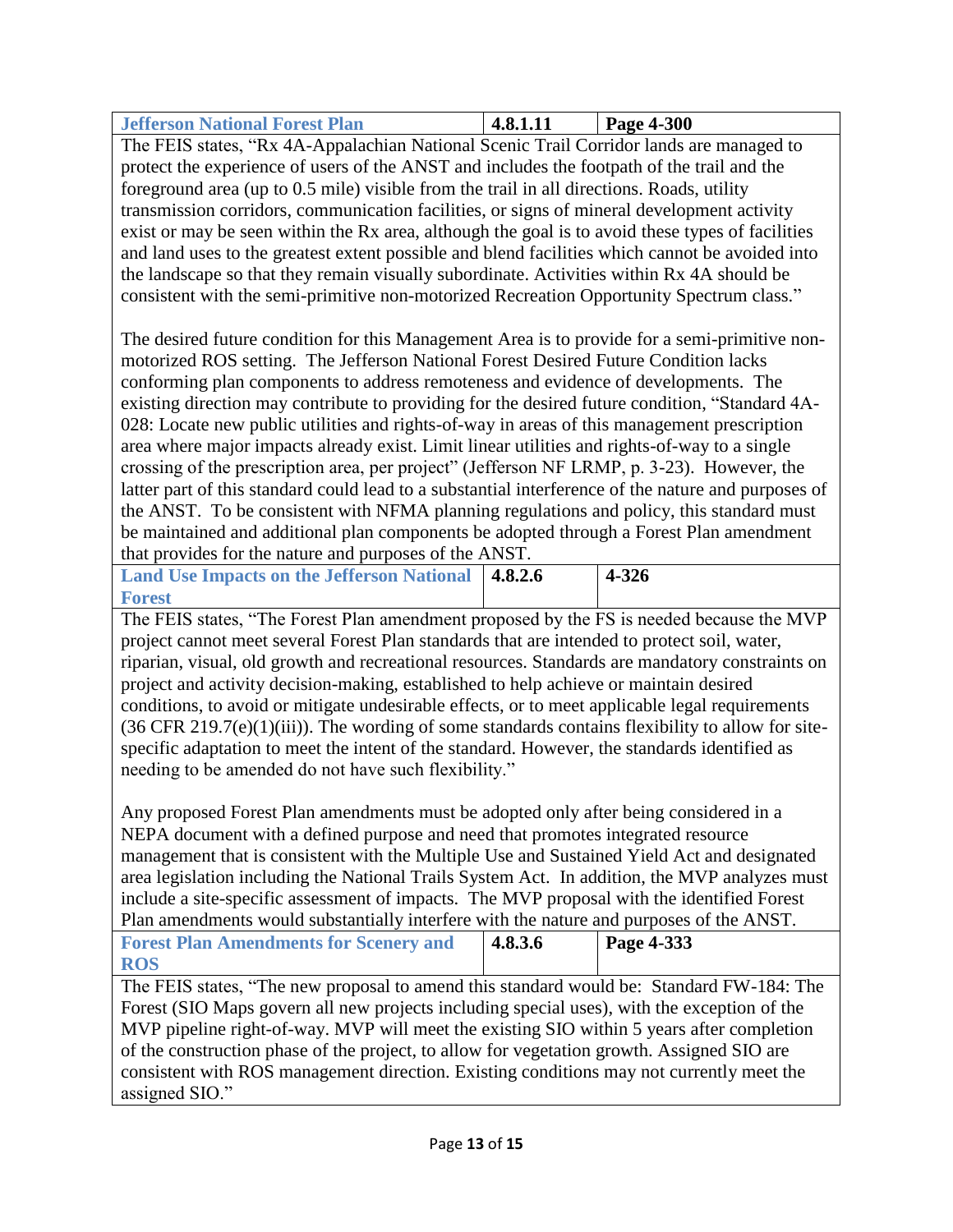Allowing for degradation of Scenic Integrity for 5 years would substantially interfere with the nature and purposes of the ANST and would be inconsistent with the National Trails System Act.

<span id="page-13-0"></span>**Visual Impacts on the Jefferson National Forest 4.8.3.6 Pages 4-340 through 4-341**

The Forest Plan states, "A viewer at Kelly's Knob, from a distance of 3.75-4.0 miles and looking down at the corridor on Brush Mountain, would see details in the landscape, including individual tree canopies. The permanent pipeline easement crossing the top of Brush Mountain would be visible and noticeable, but once revegetated, the permanent right-of-way would not be expected to dominate the landscape character viewed from 4 miles at Kelly's Knob… The MVP would be noticeable to the casual observer, but would not dominate the landscape character viewed from the ANST on Sinking Creek Mountain. This would meet the Moderate SIO… The top of Brush Mountain may also be visible from points on the ANST on Pearis and Sugar Run Mountains at distances of 18-23 miles. At this distance, the pipeline corridor crossing the ridgetop would likely not be noticeable except perhaps when covered in snow. This would be a very small feature in an expansive view from those locations and therefore would not begin to dominate the landscape character. The MVP would meet the Moderate SIO if visible from those ANST locations."

The described impacts are inconsistent with providing for Scenery Management System HIGH scenic integrity.

<span id="page-13-1"></span>

|        | <b>Cumulative Impacts</b> |  |            |  | ᠇… |  | Page 4-621 |  |
|--------|---------------------------|--|------------|--|----|--|------------|--|
| $\sim$ | _____                     |  | _____ _. . |  |    |  |            |  |

The FEIS states, "None of the FERC-jurisdictional projects evaluated for the cumulative impacts analysis would be located within the Jefferson National Forest; however, the ACP is proposed to cross the George Washington National Forest in Virginia. Because the Jefferson National Forest and George Washington National Forest are administratively combined under FS management and review, the impacts on sensitive resources from the proposed pipelines on both Forests have been evaluated together. Table 4.13.2-3 provides a comparison of affected resources of both projects on FS land. It is anticipated that any adverse impacts on sensitive resources within the Jefferson National Forest or George Washington National Forest resulting from any other types of projects considered in our analysis would be regulated through project design, BMPs, and FS permitting. Therefore, we conclude that the cumulative impacts associated with the MVP and the EEP, when combined with other known or reasonably foreseeable projects in the geographic scope, would not be significant for the Jefferson National Forest."

<span id="page-13-2"></span>Cumulative impacts of other projects along the Appalachian National Scenic Trail and on the Jefferson National Forest were not adequately addressed in the MVP FEIS, including in part the impacts of the 2014 Columbia Gas of Virginia pipeline. FERC or the Forest Service must adequately address the cumulative impacts of other projects on the ANST and within and adjacent to the Jefferson National Forest in a Supplemental DEIS.